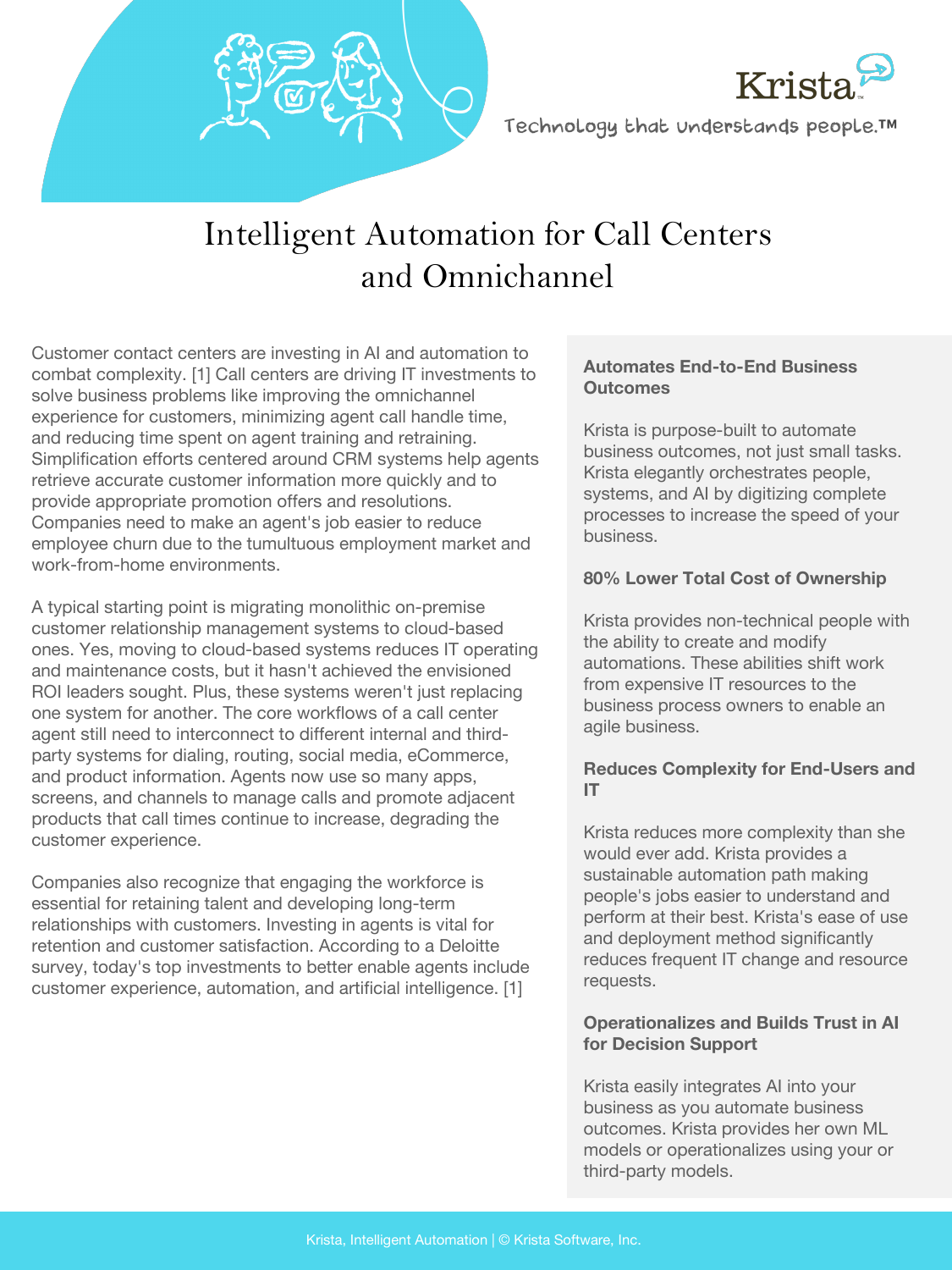### **Call Center Agents are Expected to Use Too Many Screens**

Even though contact and call centers have moved to cloud systems, they often still lack integration into processes and workflows from the agents' perspective. Workflows across systems are complicated, require weeks of training, and don't enable efficient knowledge transfer to support customers. The complexity degrades customer service. Sixty-one percent (61%) of customers stated they stopped doing business with a company because of poor customer service. You can't afford to lose customers. Replacing current customers with new ones is difficult and costly. On average, it will cost you five times as much to acquire a new customer than to retain an existing one.

Contact centers continuously seek ways to improve return on assets, but they battle high agent turnover rates. High turnover makes it very difficult to retain knowledgeable agents. Therefore, call center leaders must repeatedly train agents on systems, product knowledge and maintain training documentation. Lack of product knowledge often frustrates customers when seeking support. Thirty-five percent (35%) of respondents in a Microsoft customer service survey state that a representative's lack of knowledge or inability to resolve the issue was the most frustrating aspect of poor customer service. Lack of product knowledge outranked not being able to talk to anyone at all (21%) as the most frustrating experience. [2]

Contact centers are readjusting budgets and resources to increase customer personalization. According to a Deloitte survey, the top CRM investments that need improvement include:

- **Knowledge Management**
- **Technology Simplification**
- **Training**
- **Increase CRM integrations with backend systems**

Companies need to enable customer service organizations with simpler IT systems. It's easier than ever before for customers to contact your organization. Plus, there are many channels to manage product information, orders, returns, and customer support. Fifty-three (53%) of companies expect call volumes to increase in the next two years. If calls increase, you need faster routing and better channel management for your website, email, social media, and phones. In the previously mentioned Deloitte report, respondents stated that customer experience and expectations are now top investment priority followed closely by improved customer service. You need to invest in simplification and automation.

### **To Combat Complexity Call Centers are Investing in AI and Automation**

To help simplify call center agent workflows, contact center leaders are investing in simplification. An agent's job is more complicated than it needs to be. High turnover among agents and new work from home programs increase the number of variables and make it even more difficult. Maintaining high product and systems knowledge levels is challenging when agents are new or distracted at home. To simplify processes, contact center leaders expect AI and automation to help increase customer service. Nearly three out of four (73%) call centers plan to invest in automation. Three of the primary use cases for automation include:

- **Customer engagement automation (i.e., Customer Self-Service)**
- **Customer service representative assistance (i.e., Next Best Action)**
- **Advanced operational and strategic analytics and insights (i.e., Management Reporting)**